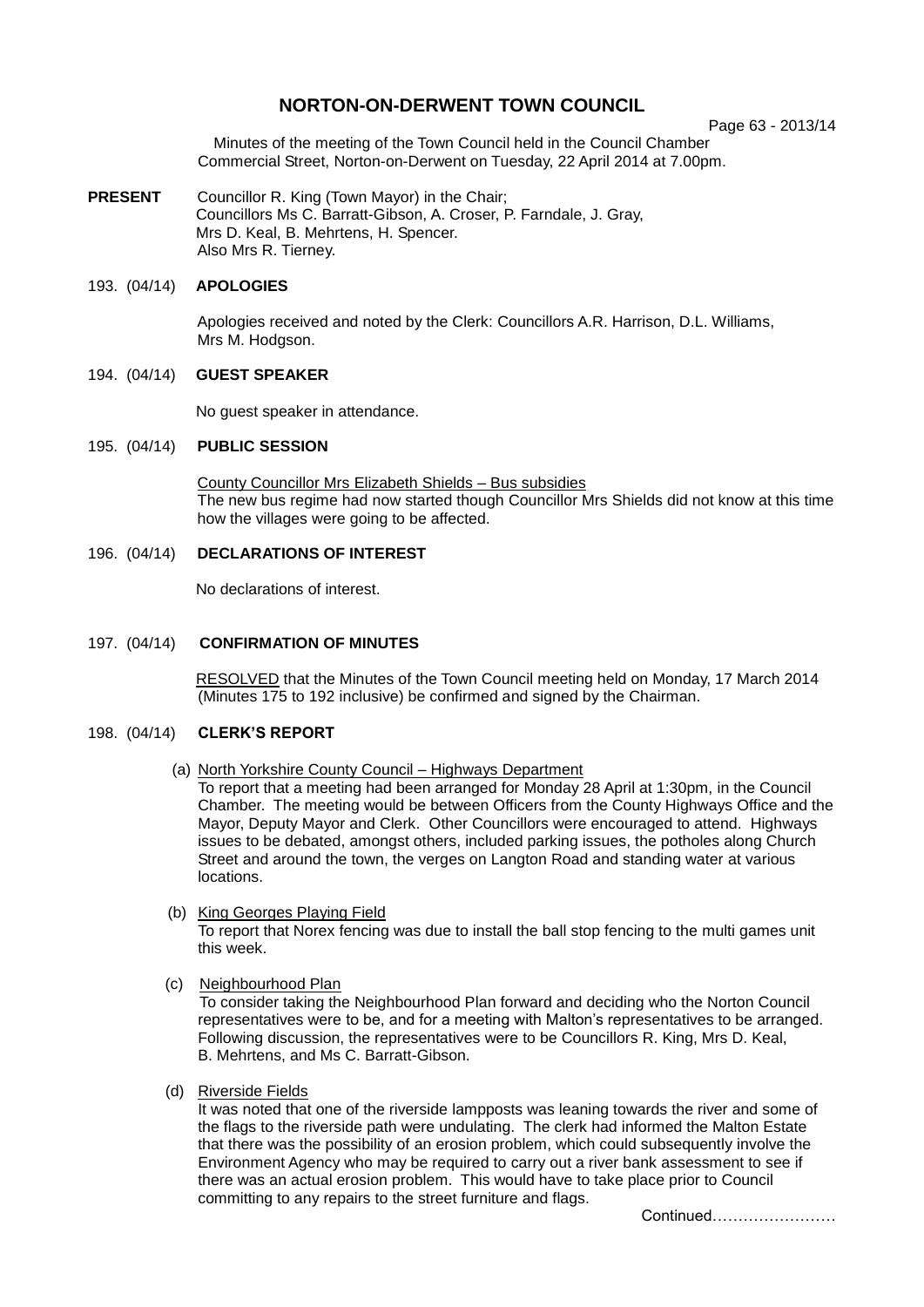# 199. (04/14) **TOWN MAYOR/CHAIRMANS REPORT**

#### (a) Ryedale Youth Theatre

The Mayor reported on his attendance at the Ryedale Youth Theatre production of Starlight Express at the Milton Rooms. This had been a very enjoyable evening with a truly memorable and professional cast of young people who deserved all the credit for a stunning performance.

# (b) Christmas Lights

Members discussed the possibility of purchasing lights to enhance Norton, although it was felt that overall the lights should remain with Malton and Norton together. This item to be placed on the agenda for a future meeting.

(c) Cemetery Closure

The Mayor reported that the closure was working well, and there had been no further complaints received. This item to be reviewed at the next meeting of the Council.

 (d) Malton and Norton Community Police Committee The Mayor reported on his attendance at the Police Committee meeting, although this had been poorly attended by the Police themselves.

#### 200. (04/14) **FINANCIAL MATTERS**

(a) Accounts paid and for payment

The Clerk reported that accounts nos. 226 to 231 inclusive and nos. 001 to 012 inclusive, amounting to £10,288.60 had been paid since the last meeting of the Council. RESOLVED that account nos. 013 to 020 inclusive, amounting to £3,565.10 be paid. Cheques were drawn and signed accordingly.

- (b) Financial report The Clerk's financial report for the period 01.03.14 to 31.03.14 was received.
- (c) Budgetary monitoring The Clerk's report for the period ending 31 March 2014 was received.
- (d) End of Year Report The Receipts and Payments Account for the year ending 31 March 2014 was received. (subject to Audit).

# 201. (04/14) **PLANNING MATTERS**

 (a) Planning applications referred to the Town Council by Ryedale District Council, for comment and/or recommendation were dealt with as follows: -

14/00316/MREM Erection of 3no. retail units (Use Class A1) and children's day nursery (Use Class D1) 5 Welham Road, Norton, Malton For: Scothern Construction (Mr Ian Scothern) RESOLVED Recommend Approval, with a request that if possible the entrance for the Children's Nursery be offset slightly so as to avoid being directly opposite the driveway of a resident of Springfield Garth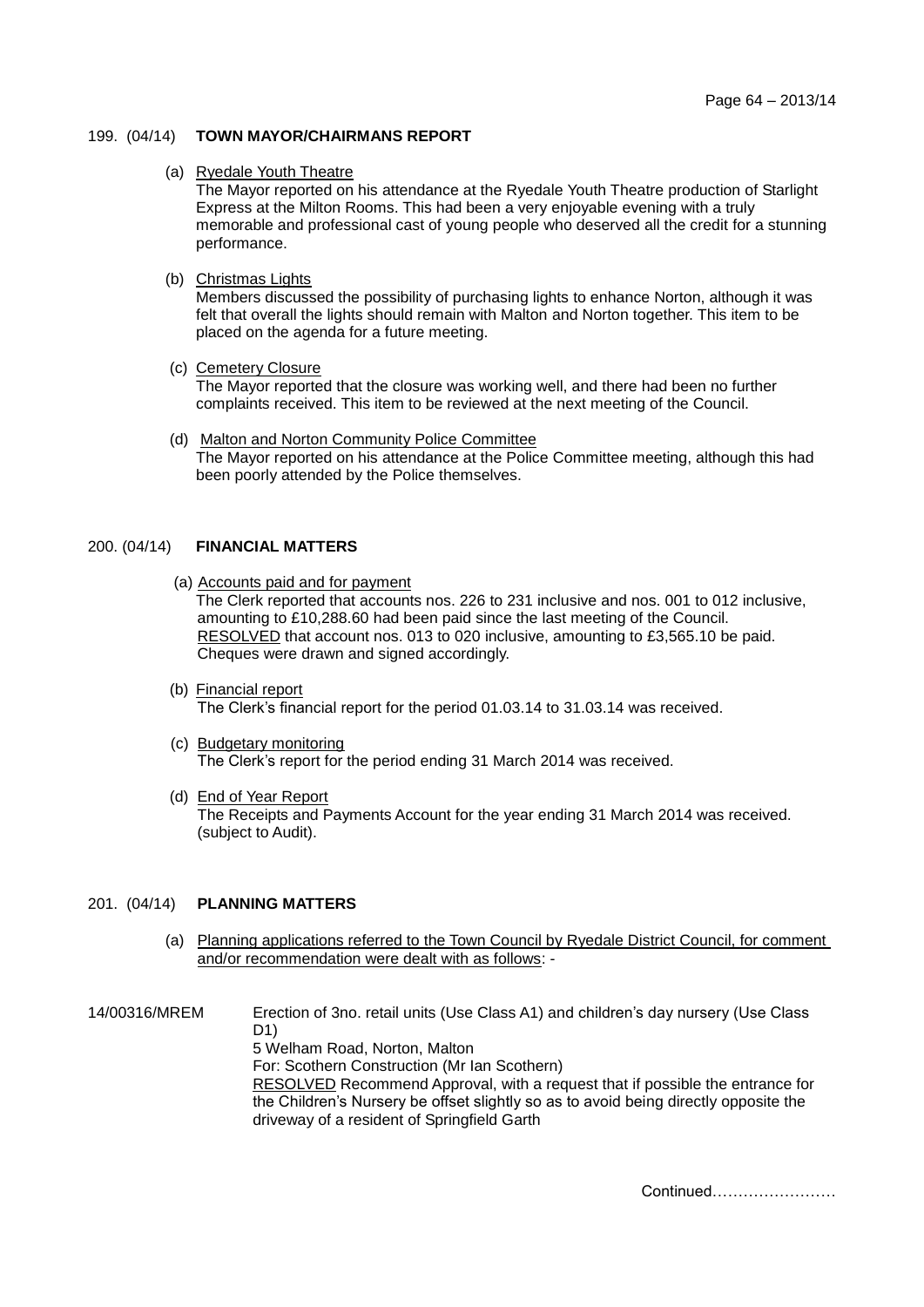# 201. (04/14) **PLANNING MATTERS** (continued)

| 14/00383/MOUT                                                   | Erection of 15no. dwellings (site area 0.7ha).<br>Land to the north of Sutton Grange, Langton Road, Norton, Malton<br>For: Mr David Tatham<br><b>RESOLVED</b> Recommend Refusal on the following grounds;<br>That this development is outside current development limits and that until<br>$\bullet$<br>such time as the sites allocations are completed for the Local Plan no<br>development outside the limits should be allowed.<br>Access on to Langton Road, this development brings yet another junction on<br>$\bullet$<br>to a very congested area of Langton Road and in being close to the access<br>for Norton College makes for serious highway issues on parking etc.<br>Infrastructure issues, more development on to a sewage system that is<br>$\bullet$<br>already over capacity and not fit for purpose. Road congestion throughout<br>the town with even more pressure on Castlegate.<br>School place provision, especially at primary level. |
|-----------------------------------------------------------------|------------------------------------------------------------------------------------------------------------------------------------------------------------------------------------------------------------------------------------------------------------------------------------------------------------------------------------------------------------------------------------------------------------------------------------------------------------------------------------------------------------------------------------------------------------------------------------------------------------------------------------------------------------------------------------------------------------------------------------------------------------------------------------------------------------------------------------------------------------------------------------------------------------------------------------------------------------------|
| 14/00392/FUL                                                    | Erection of 2no. semi-detached 3 bedroom dwellings and formation of parking and<br>amenity areas following demolition of existing derelict dwelling.<br>West Nook Cottage, 98 Scarborough Road, Norton, Malton<br>For: Richard Hopkinson<br><b>RESOLVED Recommend Approval.</b>                                                                                                                                                                                                                                                                                                                                                                                                                                                                                                                                                                                                                                                                                  |
| Planning decisions notified by Ryedale District Council:<br>(b) |                                                                                                                                                                                                                                                                                                                                                                                                                                                                                                                                                                                                                                                                                                                                                                                                                                                                                                                                                                  |
| Approved<br>14/00134/HOUSE                                      | Erection of two storey extension to the side and demolition of existing extension<br>(revised details to refusal 13/00498/HOUSE dated 23.07.2013).<br>6 Parliament Avenue, Norton.                                                                                                                                                                                                                                                                                                                                                                                                                                                                                                                                                                                                                                                                                                                                                                               |
| 14/00236/HOUSE                                                  | Erection of first floor side extension<br>16 Parliament Avenue, Norton, Malton                                                                                                                                                                                                                                                                                                                                                                                                                                                                                                                                                                                                                                                                                                                                                                                                                                                                                   |
| 14/00180/LBC                                                    | Erection of 2no. three bed dwellings with attached single garages and extension of<br>existing detached garage/store to form 5no. double garages and 1no. single garage<br>(revised details to part of approval 07/01117/LBC dated 19.06.2008)<br>Sutton Farm, Langton Road, Norton, Malton, YO17 9PU                                                                                                                                                                                                                                                                                                                                                                                                                                                                                                                                                                                                                                                            |
| Withdrawn<br>14/00084/FUL                                       | Erection of a 2 bedroomed dwelling attached to no 39, forming a terrace of 3no.<br>dwellings together with widening and division of existing vehicular access.<br>Land adjacent Number 39 Eastfield Avenue, Norton.                                                                                                                                                                                                                                                                                                                                                                                                                                                                                                                                                                                                                                                                                                                                              |

# 202. (04/14) **CEMETERY MATTERS**

Members considered the purchase of a new mower for the Cemetery. RESOLVED to proceed with the purchase of a new mower for the cemetery, model Husqvarna LB553Se, heavy duty petrol driven commercial transmission mower at a cost of £766.67 including VAT.

#### 203. (04/14) **RYEDALE FIVE TOWNS MEETING**

Members received the notes of the Five Towns meeting along with various other notes on items raised at the meeting and which members gave consideration to;

(a) Library and Information Service – The Council was to keep a watching brief, until further consultation information came forward from the County Council.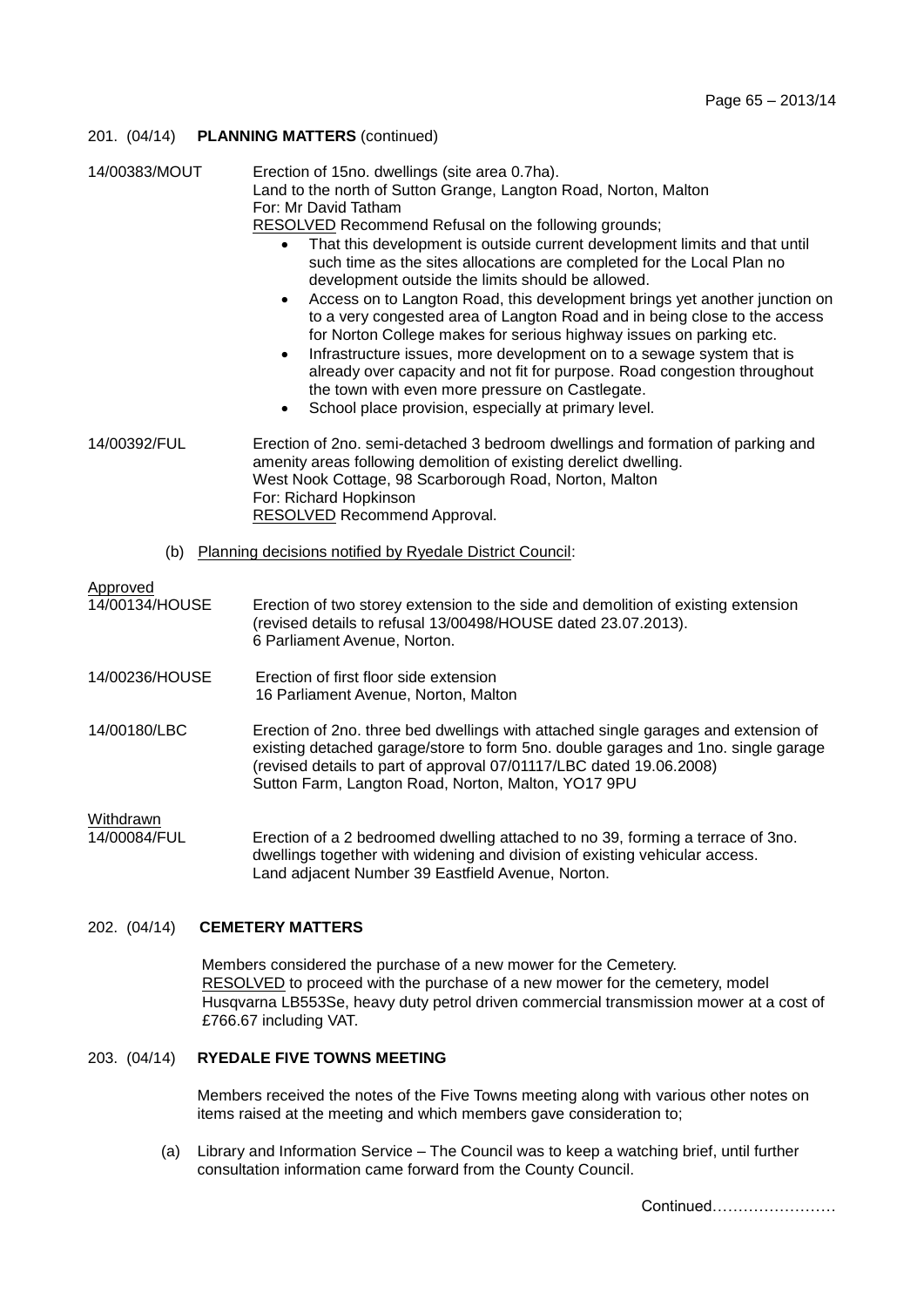# 203. (04/14) **RYEDALE FIVE TOWNS MEETING** (continued)

- (b) Action For Market Towns The Council to keep a watching brief, until the responses of other Town Councils become apparent.
- (c) Civil Parking Enforcement noted.

# 204. (04/14) **SKATEPARK MATTERS**

- (a) The mayor reported on the agreement to use Lightmain for the new piece of skate park equipment, at a cost of £5,405.00 which equated to £405.00 for the re-siting of the benches and bins and £5,000.00 for the creation and installation of the new piece of equipment.
- (b) Councillor J Gray reported on a meeting at the Police Station about the skate park which included Malton Councillor Mrs J Ford, PC Coning, the Skate Park User Group and Councillor R. King. The new equipment had been made possible due to a £5,000 grant from the Police Community Fund. A visit to the skate park by Julia Mulligan, Police and Crime Commissioner, was to take place on  $7<sup>th</sup>$  May 2014 (10.00am to 11.00am) to see how the money had been spent. It was reported that 2 out of the 3 lights over the park did not function and there was concern over the electricity bill. The Council would be looking to the provision of lighting with timers / sensors. PC Coning was obtaining a quote from Lighmain for the replacement of the majority of the skaterlite surfacing on all the apparatus. Events and funding raising were being considered including a 24hr skateathon, football match and an event for Ryedale special families.

# 205. (04/14) **GRANT FUNDING – LOVE NORTON 14**

Members considered the merit of awarding a grant towards the funding of the leaflets promoting 'Love Norton 14'

RESOLVED that the Council, in accordance with its powers under section 137 of the Local Government Act 1972, should incur the following expenditure which in the opinion of the Council was in the interests of the area and its inhabitants and would benefit them in a manner commensurate with the expenditure:-

 Love Norton 14 grant awarded £410.00, which would fund 2 sets of the quarterly leaflets. The brochures should bear the acknowledgement 'funded by Norton on Derwent Town Council'.

# 206. (04/14) **CORRESPONDENCE**

- (a) Ryedale Safer Neighbourhoods Team monthly crime statistics for Southern Ryedale, March 2014. For information. Noted.
- (b) Yorkshire Local Councils Assocations Newsletter White Rose Update. For Information.
- (c) Woodhams Stone Collection Letter thanking the Council for their generous grant. For information. Noted.
- (d) Mr Brian Dunn letter in reply to the Council's concerns regarding dog fouling. For information. Noted.
- (e) Safer Ryedale minutes from the meeting of the Crime in the community steering group. For information. Noted.

# 207. (04/14) **REPORTS OF REPRESENTATIVES ON OTHER ORGANISATIONS**

 (a) Councillor Mrs D Keal reported that any confirmation on the acquisition of the Norton Bowls Club had been delayed until the  $15<sup>th</sup>$  May 2014. This was due to the next Ryedale Council meeting being postponed until that date.